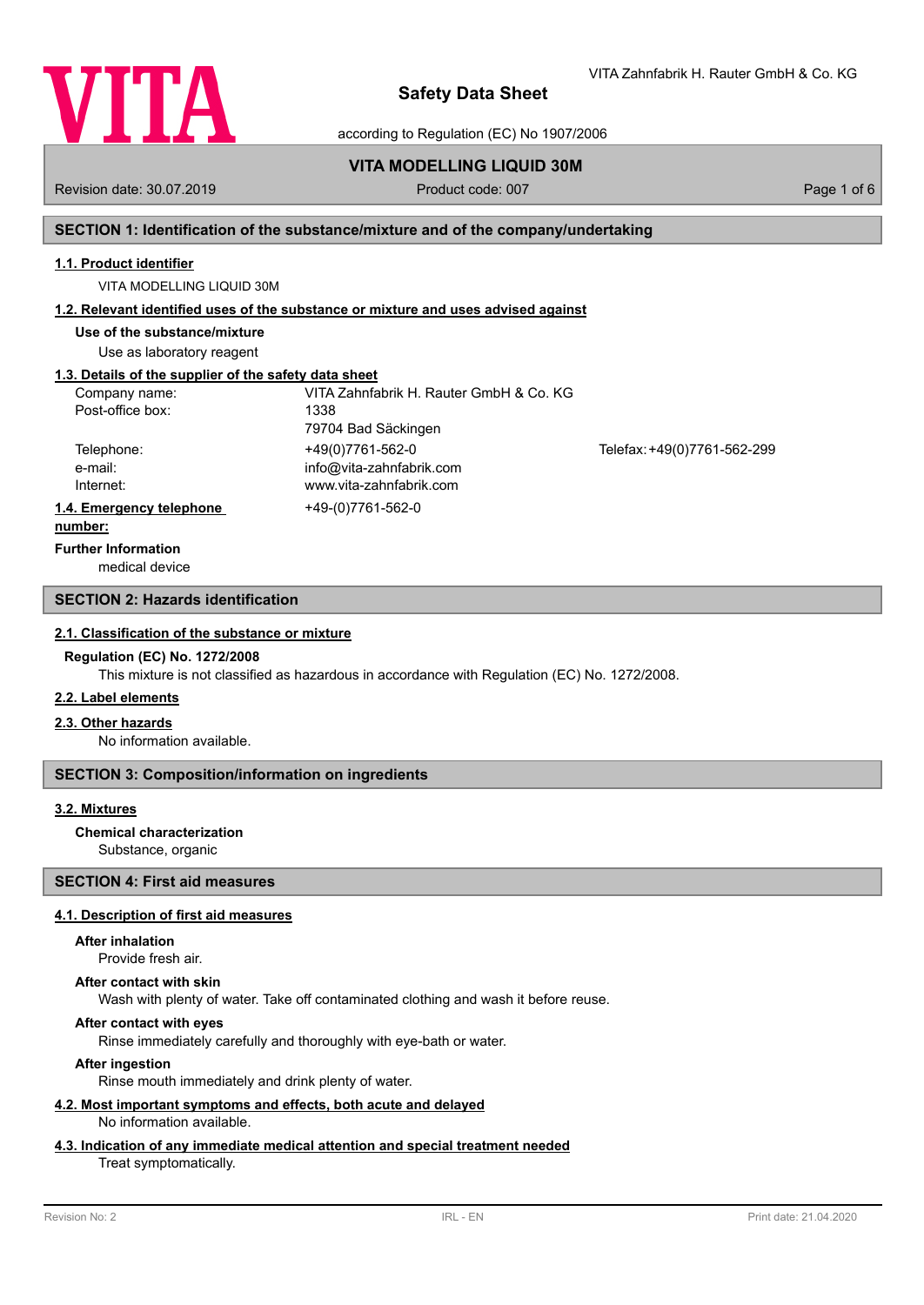

according to Regulation (EC) No 1907/2006

# **VITA MODELLING LIQUID 30M**

Revision date: 30.07.2019 **Product code: 007** Product code: 007 **Page 2 of 6** Page 2 of 6

## **SECTION 5: Firefighting measures**

## **5.1. Extinguishing media**

## **Suitable extinguishing media**

Co-ordinate fire-fighting measures to the fire surroundings.

# **5.2. Special hazards arising from the substance or mixture**

Non-flammable.

# **5.3. Advice for firefighters**

In case of fire: Wear self-contained breathing apparatus.

#### **Additional information**

Collect contaminated fire extinguishing water separately. Do not allow entering drains or surface water.

### **SECTION 6: Accidental release measures**

#### **6.1. Personal precautions, protective equipment and emergency procedures**

Use personal protection equipment.

#### **6.2. Environmental precautions**

Do not allow to enter into surface water or drains.

#### **6.3. Methods and material for containment and cleaning up**

Absorb with liquid-binding material (e.g. sand, diatomaceous earth, acid- or universal binding agents). Treat the recovered material as prescribed in the section on waste disposal.

#### **6.4. Reference to other sections**

Safe handling: see section 7 Personal protection equipment: see section 8 Disposal: see section 13

# **SECTION 7: Handling and storage**

## **7.1. Precautions for safe handling**

#### **Advice on safe handling**

No special measures are necessary.

#### **Advice on protection against fire and explosion**

No special fire protection measures are necessary.

## **7.2. Conditions for safe storage, including any incompatibilities**

#### **Requirements for storage rooms and vessels**

Keep container tightly closed.

# **Hints on joint storage**

No special measures are necessary.

### **7.3. Specific end use(s)**

Use as laboratory reagent

#### **SECTION 8: Exposure controls/personal protection**

#### **8.1. Control parameters**

#### **8.2. Exposure controls**

#### **Protective and hygiene measures**

Take off contaminated clothing. Wash hands before breaks and after work. When using do not eat, drink, smoke, sniff.

#### **Eye/face protection**

Wear eye protection/face protection.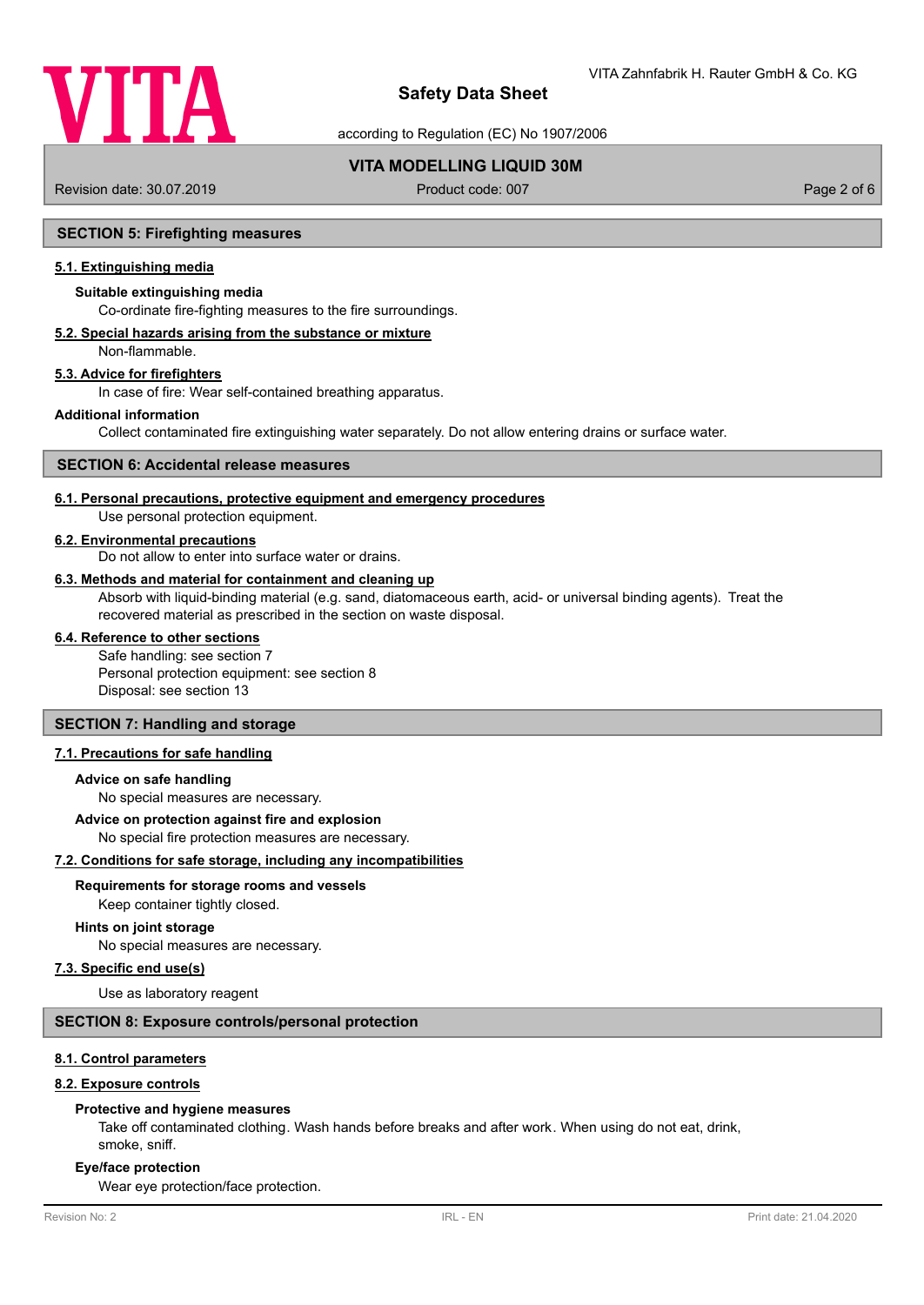

according to Regulation (EC) No 1907/2006

# **VITA MODELLING LIQUID 30M**

Revision date: 30.07.2019 **Product code: 007** Product code: 007 **Page 3 of 6** Page 3 of 6

## **Hand protection**

When handling with chemical substances, protective gloves must be worn with the CE-label including the four control digits. The quality of the protective gloves resistant to chemicals must be chosen as a function of the specific working place concentration and quantity of hazardous substances. For special purposes, it is recommended to check the resistance to chemicals of the protective gloves mentioned above together with the supplier of these gloves. Recommended glove articles KCL Dermatril P NBR (Nitrile rubber)

## **Skin protection**

Use of protective clothing.

### **Respiratory protection**

Provide adequate ventilation as well as local exhaustion at critical locations.

## **SECTION 9: Physical and chemical properties**

### **9.1. Information on basic physical and chemical properties**

| Physical state:                                |                                          | Liquid                       |                 |  |
|------------------------------------------------|------------------------------------------|------------------------------|-----------------|--|
| Colour:<br>Odour:                              |                                          | colourless<br>characteristic |                 |  |
| pH-Value:                                      |                                          |                              | 3,0             |  |
| Changes in the physical state                  |                                          |                              |                 |  |
| Melting point:                                 |                                          |                              | not determined  |  |
|                                                | Initial boiling point and boiling range: |                              | 100 °C          |  |
| Flash point:                                   |                                          |                              | 109 °C          |  |
| <b>Flammability</b>                            |                                          |                              |                 |  |
| Solid:                                         |                                          |                              | not applicable  |  |
| Gas:                                           |                                          |                              | not applicable  |  |
| <b>Explosive properties</b>                    | The product is not: Explosive.           |                              |                 |  |
| Lower explosion limits:                        |                                          |                              | not determined  |  |
| Upper explosion limits:                        |                                          |                              | not determined  |  |
| <b>Auto-ignition temperature</b>               |                                          |                              |                 |  |
| Solid:                                         |                                          |                              | not applicable  |  |
| Gas:                                           |                                          |                              | not applicable  |  |
| Decomposition temperature:                     |                                          |                              | not determined  |  |
| <b>Oxidizing properties</b><br>Not oxidising.  |                                          |                              |                 |  |
| Vapour pressure:                               |                                          |                              | not determined  |  |
| Density:                                       |                                          |                              | 1,00400 $g/cm3$ |  |
| Solubility in other solvents<br>not determined |                                          |                              |                 |  |
| Partition coefficient:                         |                                          |                              | not determined  |  |
| Vapour density:                                |                                          |                              | not determined  |  |
| Evaporation rate:                              |                                          |                              | not determined  |  |
| 9.2. Other information                         |                                          |                              |                 |  |
| Solid content:                                 |                                          |                              | 0,0%            |  |
|                                                |                                          |                              |                 |  |

## **SECTION 10: Stability and reactivity**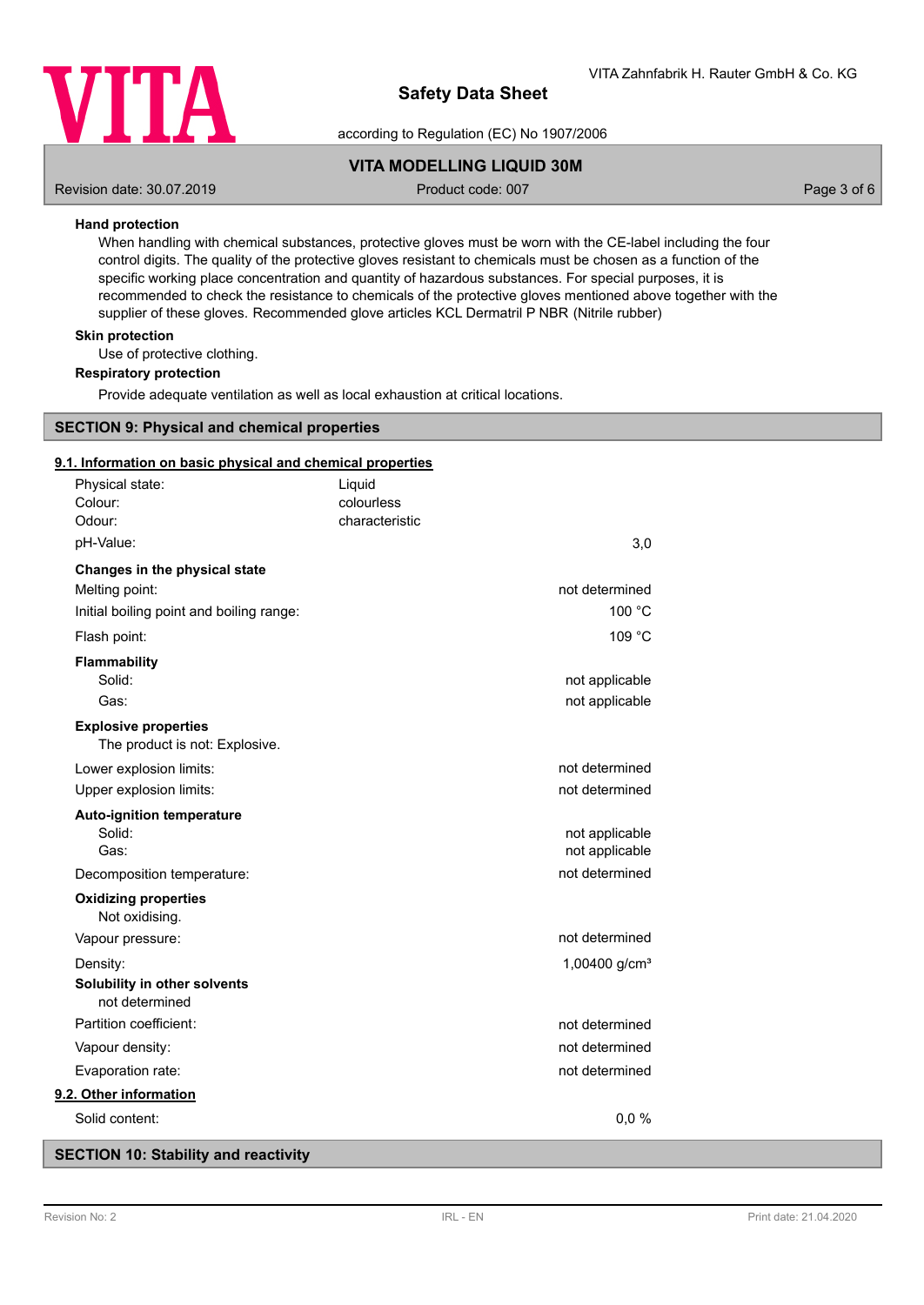

according to Regulation (EC) No 1907/2006

# **VITA MODELLING LIQUID 30M**

Revision date: 30.07.2019 **Product code: 007** Product code: 007 **Page 4 of 6** Page 4 of 6

## **10.1. Reactivity**

No hazardous reaction when handled and stored according to provisions.

# **10.2. Chemical stability**

The product is stable under storage at normal ambient temperatures.

#### **10.3. Possibility of hazardous reactions**

No known hazardous reactions.

### **10.4. Conditions to avoid**

none

# **10.5. Incompatible materials**

No information available.

# **10.6. Hazardous decomposition products**

No known hazardous decomposition products.

#### **SECTION 11: Toxicological information**

## **11.1. Information on toxicological effects**

#### **Acute toxicity**

Based on available data, the classification criteria are not met.

### **Irritation and corrosivity**

Based on available data, the classification criteria are not met.

#### **Sensitising effects**

Based on available data, the classification criteria are not met.

#### **Carcinogenic/mutagenic/toxic effects for reproduction**

Based on available data, the classification criteria are not met.

#### **STOT-single exposure**

Based on available data, the classification criteria are not met.

## **STOT-repeated exposure**

Based on available data, the classification criteria are not met.

#### **Aspiration hazard**

Based on available data, the classification criteria are not met.

#### **Additional information on tests**

The mixture is classified as not hazardous according to regulation (EC) No 1272/2008 [CLP].

# **SECTION 12: Ecological information**

#### **12.1. Toxicity**

The product is not: Ecotoxic.

#### **12.2. Persistence and degradability**

The product has not been tested.

### **12.3. Bioaccumulative potential**

The product has not been tested.

## **12.4. Mobility in soil**

The product has not been tested.

# **12.5. Results of PBT and vPvB assessment**

The product has not been tested.

# **12.6. Other adverse effects**

No information available.

#### **Further information**

Avoid release to the environment.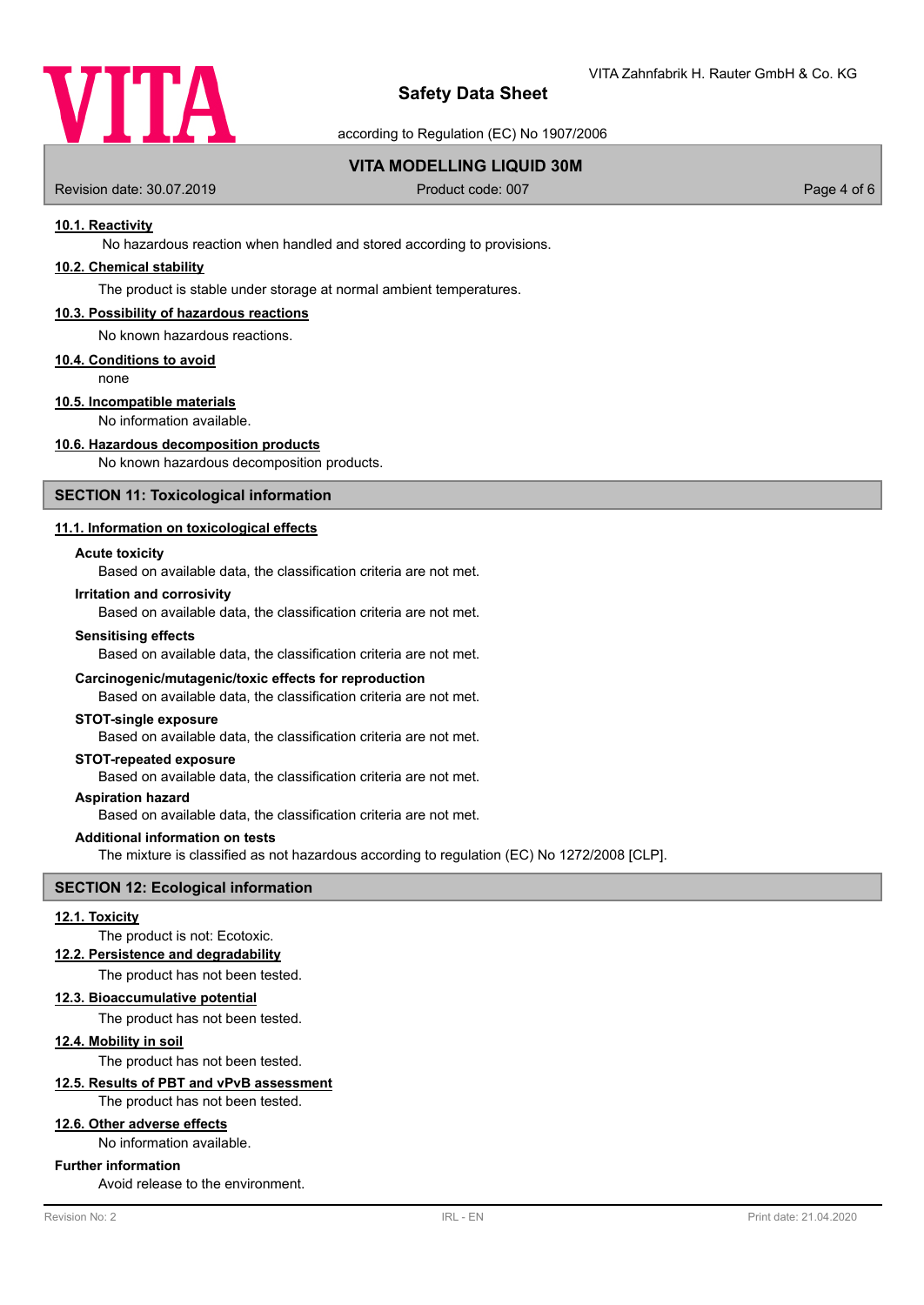

according to Regulation (EC) No 1907/2006

**VITA MODELLING LIQUID 30M**

Revision date: 30.07.2019 **Product code: 007** Product code: 007 **Page 5 of 6** Page 5 of 6

# **SECTION 13: Disposal considerations**

## **13.1. Waste treatment methods**

# **Disposal recommendations**

Do not allow to enter into surface water or drains. Dispose of waste according to applicable legislation.

#### **Contaminated packaging**

Wash with plenty of water. Completely emptied packages can be recycled.

## **SECTION 14: Transport information**

# **Land transport (ADR/RID)**

| 14.1. UN number:                                                         | No dangerous good in sense of this transport regulation.                                             |
|--------------------------------------------------------------------------|------------------------------------------------------------------------------------------------------|
| 14.2. UN proper shipping name:                                           | No dangerous good in sense of this transport regulation.                                             |
| 14.3. Transport hazard class(es):                                        | No dangerous good in sense of this transport regulation.                                             |
| 14.4. Packing group:                                                     | No dangerous good in sense of this transport regulation.                                             |
| <b>Inland waterways transport (ADN)</b>                                  |                                                                                                      |
| 14.1. UN number:                                                         | No dangerous good in sense of this transport regulation.                                             |
| 14.2. UN proper shipping name:                                           | No dangerous good in sense of this transport regulation.                                             |
| 14.3. Transport hazard class(es):                                        | No dangerous good in sense of this transport regulation.                                             |
| 14.4. Packing group:                                                     | No dangerous good in sense of this transport regulation.                                             |
| <b>Marine transport (IMDG)</b>                                           |                                                                                                      |
| 14.1. UN number:                                                         | No dangerous good in sense of this transport regulation.                                             |
| 14.2. UN proper shipping name:                                           | No dangerous good in sense of this transport regulation.                                             |
| 14.3. Transport hazard class(es):                                        | No dangerous good in sense of this transport regulation.                                             |
| 14.4. Packing group:                                                     | No dangerous good in sense of this transport regulation.                                             |
| Air transport (ICAO-TI/IATA-DGR)                                         |                                                                                                      |
| 14.1. UN number:                                                         | No dangerous good in sense of this transport regulation.                                             |
| 14.2. UN proper shipping name:                                           | No dangerous good in sense of this transport regulation.                                             |
| 14.3. Transport hazard class(es):                                        | No dangerous good in sense of this transport regulation.                                             |
| 14.4. Packing group:                                                     | No dangerous good in sense of this transport regulation.                                             |
| 14.5. Environmental hazards                                              |                                                                                                      |
| <b>ENVIRONMENTALLY HAZARDOUS:</b>                                        | no                                                                                                   |
| 14.6. Special precautions for user                                       |                                                                                                      |
| No information available.                                                |                                                                                                      |
| 14.7. Transport in bulk according to Annex II of Marpol and the IBC Code |                                                                                                      |
| not applicable                                                           |                                                                                                      |
| <b>SECTION 15: Regulatory information</b>                                |                                                                                                      |
|                                                                          | 15.1. Safety, health and environmental regulations/legislation specific for the substance or mixture |
| EU regulatory information                                                |                                                                                                      |
| Information according to 2012/18/EU<br>(SEVESO III):                     | Not subject to 2012/18/EU (SEVESO III)                                                               |
| National regulatory information                                          |                                                                                                      |
| Water hazard class (D):                                                  | 1 - slightly hazardous to water                                                                      |
|                                                                          |                                                                                                      |

# **15.2. Chemical safety assessment**

Chemical safety assessments for substances in this mixture were not carried out.